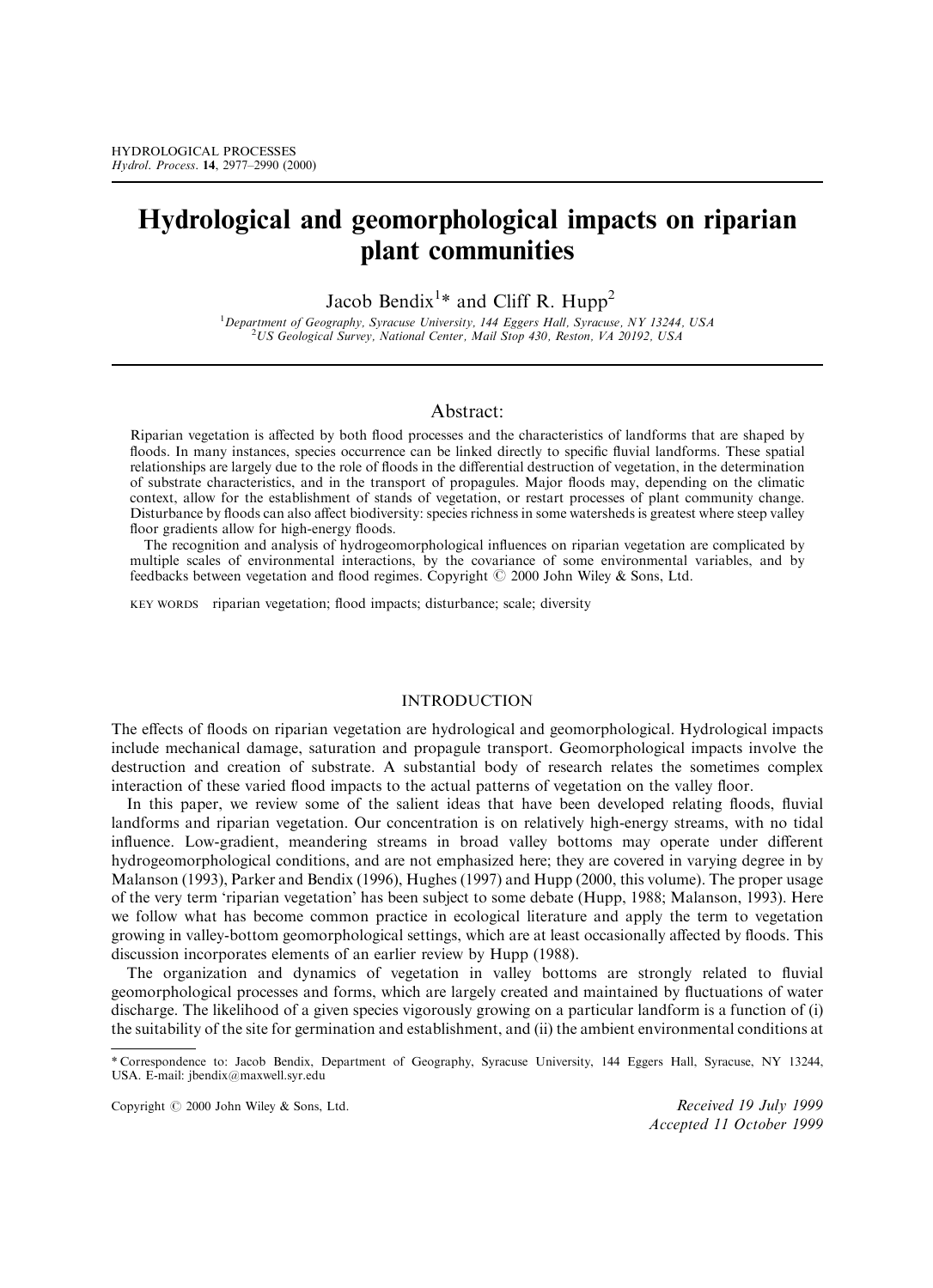the site that permit persistence at least until reproductive age (Zimmerman and Thom, [1982](#page-13-0); Hupp and Osterkamp, [1996\)](#page-12-0). Thus, the presence of a given species on a particular landform may permit considerable inference regarding the hydrogeomorphological conditions characteristic of the landform. The distributional pattern may be limited by the tolerance of a species for specific disturbance or stress regimes, as well as by tolerance for other more subtle interactions, including interspecies competition. In fluvial systems, the distribution of vegetation across landforms may be driven largely by the tolerance of species to hydrogeomorphological processes at the severe end of a stress-equilibrium gradient and by competition with other riparian species at the other end.

The remainder of this paper is organized so that we discuss first the physical aspects dominating the severe end of the gradient, discussed above, covering the fluvial system, hydrogeomorphological influences, landforms and flooding, flood impacts and scale. Next we discuss the more biological aspects of riparian plant ecology, including colonization, vegetation dynamics and biodiversity. We conclude with a section on complex causality and feedbacks between vegetation and the development of fluvial geomorphological forms.

### THE FLUVIAL SETTING

Before considering the ways in which vegetation may be distributed in valley bottoms, it is worth reviewing the range of geomorphological settings upon which vegetation patterns may be overlaid. Different landforms may be likely to support different vegetation by virtue of either the processes that are active on them (principally flooding) or their physical characteristics (substrate type, proximity to groundwater, etc.).

In humid temperate settings, the suite of fluvial landforms tends to be predictable. The classic sequence includes, in order of descending elevation, terraces, the floodplain, and the features of the channel itself (Figure 1). In terms of areal extent, the floodplain is often the largest part of the riparian zone (i.e. the area occupied by riparian vegetation). The floodplain may be defined in hydrological terms as the surface that is flooded once every  $1-3$  years (1.5 recurrence interval on the annual series), or in geomorphological terms as the alluvial surface constructed by the river under current environmental conditions (Wolman and Leopold, [1957;](#page-13-0) Dunne and Leopold, [1978\)](#page-11-0). These definitions go hand in hand, as it is assumed that the bankfull floods that are just large enough to reach the floodplain are integral to the floodplain's creation. Terraces may occur for a number of reasons (Howard et al., [1968\)](#page-11-0), but are usually remnants of older floodplains that have been left behind when the stream lowered the valley floor by degradation. By virtue of their higher elevation, terraces are flooded less often than the floodplain. Indeed, some upper terraces may be so high that they do not flood at all, and thus are not part of the riparian zone. Detailed terminology for features below the floodplain has received less attention, but these features are demonstrably significant as sites that support particular vegetation types (Osterkamp and Hupp, [1984;](#page-12-0) Hupp and Osterkamp, [1985](#page-12-0)).

The identification of landforms in arid valley bottoms is more problematic. Fluvial landforms in arid region watersheds tend to be transitory, subject to frequent and rapid changes (Graf, [1988a,b\)](#page-11-0), resulting from the combination of flashy hydraulic regimes and abundant non-cohesive alluvial sediments that often characterize such watersheds. In these settings, the distinction between channel and floodplain features can be obscured where floods that exceed the dimensions of the main channel rise to occupy higher braided channels rather than simply spilling on to a flat floodplain; Graf [\(1988a](#page-11-0)) has termed this pattern a compound channel. In arid regions the assumption that the high-frequency bankfull flood plays a dominant role in shaping the floodplain becomes invalid (Baker, [1977\)](#page-11-0), and the hydrological and geomorphological definitions of the floodplain can no longer be assumed to be equivalent (Graf, [1988b;](#page-11-0) Figure 2).

### MECHANISMS OF HYDROGEOMORPHOLOGICAL INFLUENCE ON VEGETATION

A number of mechanisms have been recognized whereby floods and fluvial landforms affect vegetation. Perhaps the most obvious is the destruction of vegetation by floods. Plants may be broken (often resulting in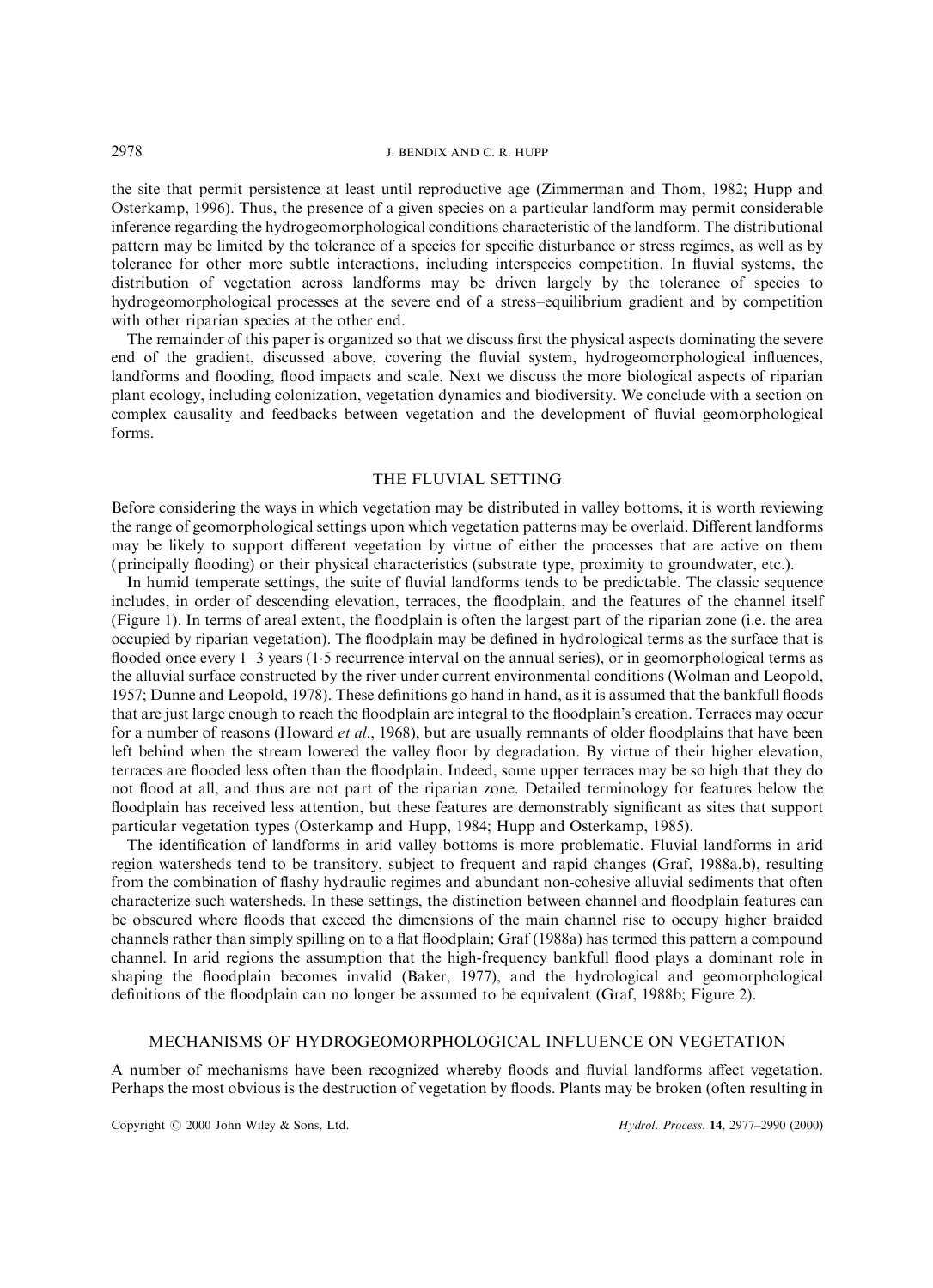

Figure 1. Diagram of fluvial landforms, including channel bed (CB), depositional bar (DB), active-channel bank (AB), active-channel shelf (AS), floodplain bank (FB), floodplain (FP), low terrace (Tl), upper terrace (Tu) and hillslope (HL). Modified from Osterkamp and Hupp [\(1984](#page-12-0)), Hupp and Osterkamp [\(1985](#page-12-0)) and Hupp ([1988\)](#page-12-0)



Figure 2. Varying interpretations of a schematic diagram of a cross-section of the Agua Fria River, Arizona. The diagram is not to scale, but has a vertical exaggeration of about 10:1. (a) Geomorphological interpretation relying on analysis of surface expression and subsurface materials: (A) bedrock, (B) Pleistocene terrace, (C) erosional terrace or rock bench, (D) braided channel, (E) main or low flow channel, (F) secondary channel, (G) mid-channel bar, (H) channel-side bar, (I) recent terrace, (J) overflow channel. (b) Hydrological interpretation of the cross-section shown in (a): (A) channel, (B) 50-year floodplain with channel, (C) 100-year floodplain with channel. (c) Pedologic interpretation of the cross-section shown in (a): (A) excessively well-drained floodplain soils, (B) welldrained low terrace soils, (C) well-drained middle terrace soils, (D) well-drained upper terrace soils, (E) soils developed on bedrock. Modified from Graf [\(1988b\)](#page-11-0). Flood Geomorphology, Graf WL. Eds, Baker VR, Kochel RC, Pathon PC, Copyright © 1998 John Wiley & Sons, Inc. Reprinted by permission of John Wiley & Sons, Inc.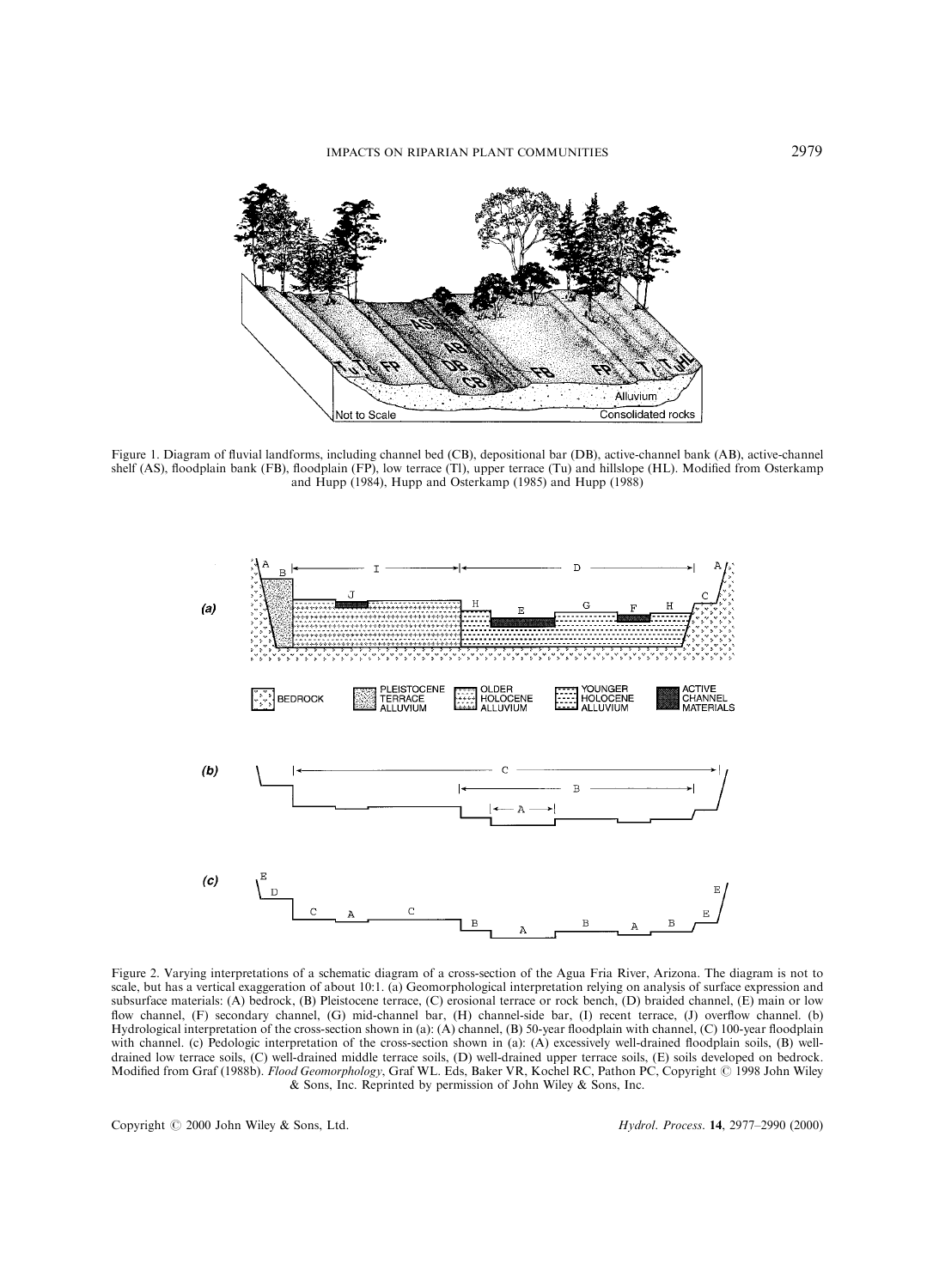mortality) by the force of floodwaters (Bendix, [1999\)](#page-11-0), or by the impact of floating woody debris or ice (Sigafoos, [1964\)](#page-12-0). They may be killed by prolonged saturation of the root zone (Kozlowski, [1984\)](#page-12-0). They also may be destroyed by the erosion of the substrate in which they are rooted. In any of these cases, plant species vary in their susceptibility to flood disturbance, and therefore the varying severity of flooding within the riparian zone serves to influence the spatial pattern of species composition (Hupp and Osterkamp, [1985;](#page-12-0) Bendix, [1999\)](#page-11-0). Of note, mortality is not necessary for a compositional impact  $\overline{\phantom{a}}$  species that survive but are disproportionately stressed by floods will be placed at a competitive disadvantage.

Vegetation also reflects the impact of floods in creating the conditions for seedling establishment. This may occur where floods have deposited fresh alluvial surfaces or have removed the vegetation from pre-existing surfaces (McBride and Strahan, [1984a](#page-12-0),[b](#page-12-0); Auble and Scott, [1998\)](#page-11-0). More subtly, it also may occur where floods remove organic litter, allowing colonization of species that only germinate on bare mineral soil (Yanosky, [1982](#page-13-0)). Conversely, it has been hypothesized that where floods deposit woody debris the contribution of organic matter to the soil also may affect the vegetation (Malanson and Butler, [1990](#page-12-0)). Floods also can affect colonization patterns by acting as a dispersal agent delivering propagules of riparian species to new colonization sites (Douglas, [1989](#page-11-0); Hupp, [1992\)](#page-12-0).

### LANDFORMS, FLOODING AND SPECIES COMPOSITION

Whether permanent or temporary, obvious or subtle, each landform on the valley floor is distinctive in the frequency and severity of floods it experiences, as determined by its position in the valley and the local hydrological conditions. As such, they offer a setting in which to assess the effects of periodic flood disturbance on vegetation. There has been much discussion among ecologists and biogeographers regarding the role of disturbance in the development and maintenance of vegetation patterns (e.g. White, [1979](#page-13-0); Clark, [1991;](#page-11-0) Baker, [1992\)](#page-11-0). Periodic flooding may allow certain riparian communities to persist through time with consistent composition because repeated disturbance holds successional change in abeyance. Such systems have been alternately termed 'non-equilibrium' (Pickett, [1980;](#page-12-0) Pickett et al., [1992](#page-12-0)) because of the suspension of successional processes, and `quasi-equilibrium' (Bendix, [1998\)](#page-11-0) because they are stable as long as the disturbance regime is maintained.

A variety of studies have suggested that characteristic variations in riparian forest composition are indeed maintained by periodic flooding (Hosner and Minckler, [1963](#page-11-0); Osterkamp et al., [1995](#page-12-0)), rather than reflecting seral recovery since the last destructive flood (Yanosky, [1982;](#page-13-0) Hupp, [1983](#page-11-0)). A detailed flood history along Passage Creek by Hupp [\(1982](#page-11-0)), using tree-ring analyses, found little role for succession in determining vegetation patterns on the fluvial landforms. Apparently the plant distributions are at least in part controlled by inundation frequency and susceptibility of plants to damage by floods. Vegetation growing on the floodprone channel shelf (Figure 1) tends to have a shrub growth form with small, highly resilient stems and the ability to sprout rapidly from flood-damaged stumps (Hupp, [1983](#page-11-0)). Floodplain species are less tolerant of destructive flooding than channel-shelf species but are tolerant of periods of inundation. Conversely, terrace species may be intolerant of repeated flood damage or inundation (Hupp, [1983;](#page-11-0) Cowell, [1993](#page-11-0)).

In northern California, Harris [\(1987\)](#page-11-0) found that low, frequently flooded landforms were dominated by Fremont cottonwood (Populus fremontii) and sandbar willow (Salix exigua). Bendix [\(1999](#page-11-0)) noted that P. fremontii attains a substantial size, which may make it relatively invulnerable, whereas S. exigua may survive flooding through its flexibility — and is also a rapid colonizer of flood-cleared alluvium. In Harris's study, higher, less flood-prone geomorphological surfaces were dominated by less flood-adapted species such as valley oak (Quercus lobata) and California black walnut (Juglans hindsii).

Although the recognition of riparian species *per se* is often straightforward, there have been relatively few studies documenting the relationship of species in the floodplain and below to specific hydrogeomorphological conditions. In northern Virginia, Osterkamp and Hupp ([1984\)](#page-12-0) and Hupp and Osterkamp [\(1985](#page-12-0)) have documented regionally consistent and discrete relationships between riparian vegetation patterns and the fluvial landforms depicted in Figure 1. Depositional bars, inundated about 40% of the time (Hedman et al.,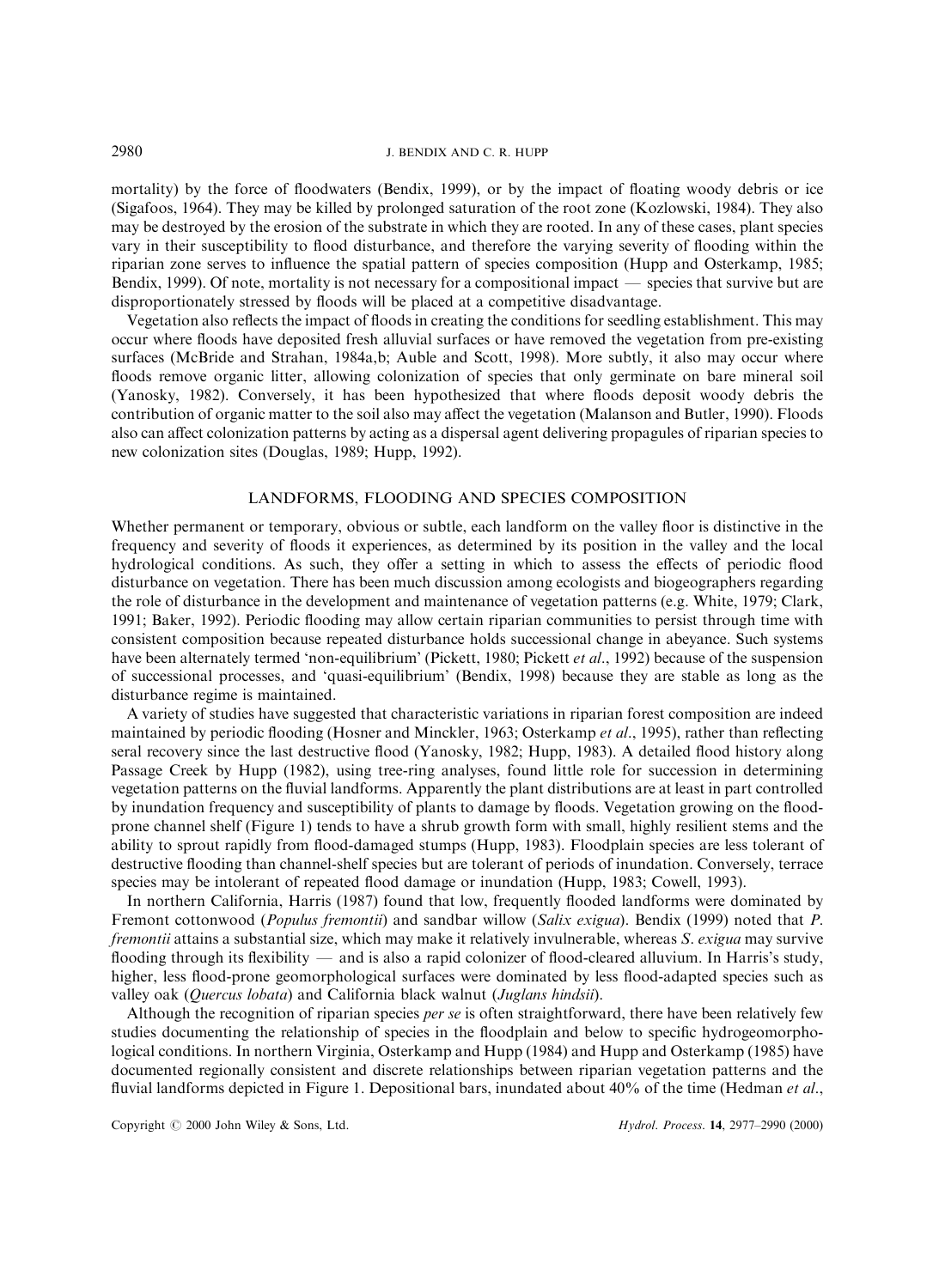### IMPACTS ON RIPARIAN PLANT COMMUNITIES 2981

[1972\)](#page-11-0), rarely have persistent woody vegetation, but may be densely covered in water willow (Justicia mariana). The active-channel shelf, inundated between 10 and 25% of the time (Osterkamp and Hupp, [1984\)](#page-12-0), supports a characteristic low shrub thicket (riparian shrub forest; Hupp, [1984\)](#page-11-0). Typical species of the active-channel shelf include alder (Alnus serrulata), winterberry (Ilex verticilata), red willow (Cornus amomum), black willow (Salix nigra), and ninebark (Physocarpus opufolius). The floodplain, with a 1- to 3year flood recurrence interval, supports a generally diverse flora, which usually includes one or more of the following indicator species: black walnut (Juglans nigra), American elm (Ulmus americana), bitternut (Carya cordiformis), silver maple (Acer saccarhinum) and hackberry (Celtis occidentalis). Terraces flooded less frequently than every 3 years have at least some upland oaks and hickories. The relationships between landform, flood characteristics, and species are summarized in Table I. Although species such as sycamore (Platanus occidentalis), box elder (Acer negundo), ironwood (Carpinus caroliniana) and green ash (Fraxinus pennsylvanica) are good indicators of floodplains and channel shelves, they do not completely discriminate between the two landforms.

The examples cited above emphasize not just the landforms on which species grow, but the frequency and duration with which they are flooded. It is not the landform, per se, which is critical, but rather the flood regime that characterizes it. In arid regions, the landform position becomes doubly critical, because it affects access to moisture as well as flood regime (Zimmerman, [1969](#page-13-0); Birkeland, [1996\)](#page-11-0). In southern California, Bendix ([1999\)](#page-11-0) explicitly tested the impact of floods on riparian vegetation by calculating the distribution of values of unit stream power (energy exerted per unit area — Bagnold [1966](#page-11-0), [1977](#page-11-0); Baker and Costa, [1987\)](#page-11-0) across the valley floor, and comparing it to species composition; he further compared this relationship to the influence of height above the water table. He found that common species were sorted along an axis of stream power, but that those species that occurred on surfaces with low stream power were differentiated along a gradient of height above water table (Figure 3). The species found in locales with high stream power are either quite flexible, such as white alder (*Alnus rhombifolia*) or grow so large that mature individuals are resistant to flood damage, such as Fremont cottonwood (*Populus fremontii*). It is important to recall that some species may be common where floods are severe not because they can survive floods, but because they are rapid colonizers of flood-cleared alluvial surfaces. In southern California, seep-willow (Baccharis salicifolia) is a common species filling this role.

### FLOOD IMPACTS IN THE CONTEXT OF SCALE

The bulk of the studies cited thus far have addressed hydrogeomorphological influences on vegetation at the scale of landforms or individual valley reaches. The importance  $\overline{\phantom{a}}$  and the specific impact  $\overline{\phantom{a}}$  of floods also varies with position in watersheds, and varies further between watersheds (Hupp, [1982](#page-11-0); Baker, [1989;](#page-11-0) Tabacchi et al., [1990;](#page-13-0) Bendix, [1994a,b;](#page-11-0) Parker and Bendix, [1996](#page-12-0)). Some of the reasons for such variation are hydrogeomorphological; others relate to a range of other environmental influences that constrain vegetation's response to floods.

In any valley that is confined for part of its course within bedrock gorges or has reaches where the stream gradient is controlled by bedrock, flood severity will reflect bedrock influence (Baker and Costa, [1987](#page-11-0)). Stream gradient interacts significantly and deterministically with the width, depth and velocity of floods, the factors that control flood discharge and power along a reach. Given a relatively constant discharge along a reach, variation in gradient changes the proportion each factor contributes to discharge. Changes in width, depth or velocity are related to variation in channel geometry and flood intensity. Increased stream gradient usually increases unit stream power (Figure 4; Bendix, [1997](#page-11-0)). Reaches experiencing greater unit stream power (which affects not only direct impacts on vegetation but also reworking of sediment and transport of flood debris) experience greater amounts of flood damage than reaches with gentler gradients (Sigafoos, [1964;](#page-12-0) Hupp, [1982](#page-11-0); Yanosky, [1982;](#page-13-0) Bendix, [1994a\)](#page-11-0). The hydrogeomorphological variation that results from these bedrock influences has been shown to affect the distribution of riparian species in Virginia (Hupp, [1982,](#page-11-0) [1986a\)](#page-11-0), Colorado (Baker, [1989\)](#page-11-0), Arizona (Zimmerman, [1969](#page-13-0)) and California (Bendix, [1994a](#page-11-0)).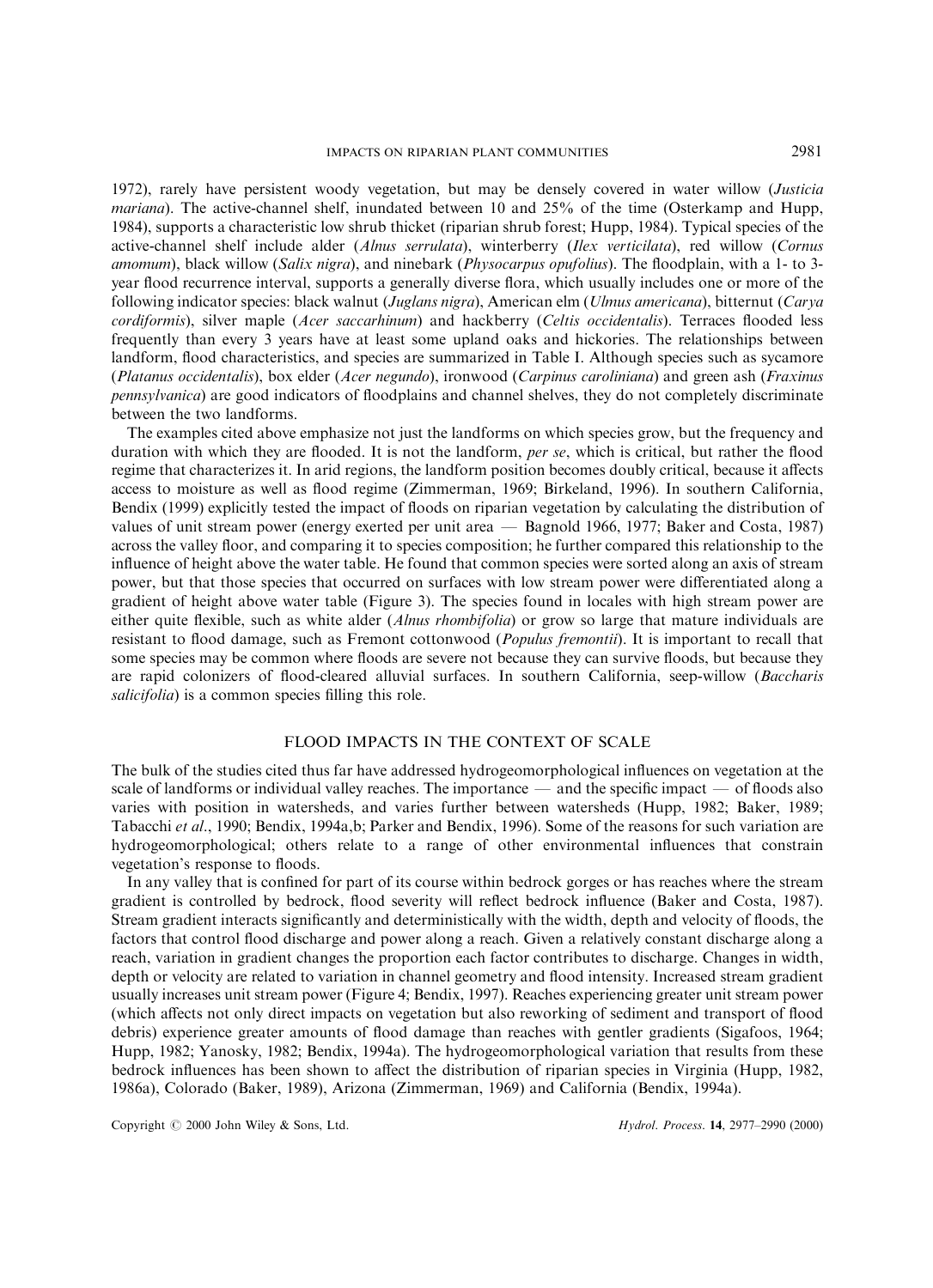The very occurrence of the landforms on which riparian vegetation grows can vary in apparent response to stream gradient changes. In Passage Creek, Virginia, channel shelves, a feature more pronounced in highgradient reaches, were found to occur farther upstream than floodplains, in apparent response to upstream increases in gradient (Hupp, [1986b\)](#page-12-0). Osterkamp and Hupp ([1984](#page-12-0)) suggest that different sets of hydrogeomorphological processes form the floodplain and the channel shelf, and that different suites of vegetation (floodplain forest versus channel shelf shrubs) characterize each. Along any given reach, processes that favour the development of either the floodplain or the channel shelf will dominate, such that the formation of one feature develops at least partially at the expense of the other. Stream gradient appears to be a critical factor determining which set of processes will dominate (Hupp, [1982,](#page-11-0) [1986b\)](#page-12-0).

|  |  |  |  |  | Table I. Typical vegetation on northern virginia fluvial landforms (after Hupp and Osterkamp, 1985; Hupp, 1988) |  |
|--|--|--|--|--|-----------------------------------------------------------------------------------------------------------------|--|
|  |  |  |  |  |                                                                                                                 |  |

| Fluvial landform | Time inundated $(\% )$ Flood frequency |            | Vegetation                                              |
|------------------|----------------------------------------|------------|---------------------------------------------------------|
| Depositional bar | $\sim$ 40%                             |            | Herbaceous species, with occasional Salix, Platanus and |
|                  |                                        |            | <i>Populus</i> seedlings                                |
| Channel shelf    | $10 - 25\%$                            |            | Riparian shrubs:                                        |
|                  |                                        |            | Alnus cerulata <sup>a</sup>                             |
|                  |                                        |            | Cornus amomum <sup>a</sup>                              |
|                  |                                        |            | Cephalanthus occidentalis                               |
|                  |                                        |            | Ilex verticilata                                        |
|                  |                                        |            | Physocarpus opulifolius                                 |
|                  |                                        |            | Viburnum dentatum                                       |
|                  |                                        |            | Vitis riparia                                           |
|                  |                                        |            | Acer negundo <sup>b</sup>                               |
|                  |                                        |            | Populus deltoides <sup>b</sup>                          |
|                  |                                        |            | Salix nigrab                                            |
|                  |                                        |            | Ulmus rubra <sup>b</sup>                                |
| Floodplain       |                                        | $1-3$ year | Floodplain forest:                                      |
|                  |                                        |            | Carya cordiformis <sup>a</sup>                          |
|                  |                                        |            | Celtis occidentalis                                     |
|                  |                                        |            | Juglans nigra <sup>a</sup>                              |
|                  |                                        |            | Staphylea trifolia                                      |
|                  |                                        |            | Ulmus americana <sup>a</sup>                            |
|                  |                                        |            | Betula nigra <sup>b</sup>                               |
|                  |                                        |            | Carpinus caroliniana <sup>b</sup>                       |
|                  |                                        |            | Fraxinus pennsylvanica <sup>b</sup>                     |
|                  |                                        |            | Lindera benzoin <sup>b</sup>                            |
|                  |                                        |            | Platanus occidentalis <sup>b</sup>                      |
| Terrace          |                                        | 3 year     | Terrace assemblage:                                     |
|                  |                                        |            | Amelacnier arborea                                      |
|                  |                                        |            | Carva tomentosa <sup>a</sup>                            |
|                  |                                        |            | Fraxinus americana                                      |
|                  |                                        |            | Pinus virginiana <sup>a</sup>                           |
|                  |                                        |            | Sassafras albidum                                       |
|                  |                                        |            | Quercus prinus                                          |
|                  |                                        |            | Carya glabra <sup>b</sup>                               |
|                  |                                        |            | Cercis canadensis <sup>b</sup>                          |
|                  |                                        |            | Cornus florida <sup>b</sup>                             |
|                  |                                        |            | Kalmia latifolia <sup>b</sup>                           |
|                  |                                        |            | Quercus alba <sup>b</sup>                               |
|                  |                                        |            | Quercus rubra <sup>b</sup>                              |
|                  |                                        |            | Quercus velutina <sup>b</sup>                           |

a Species with widespread distribution.

bCommon on indicated landform, but also frequently important on other fluvial features.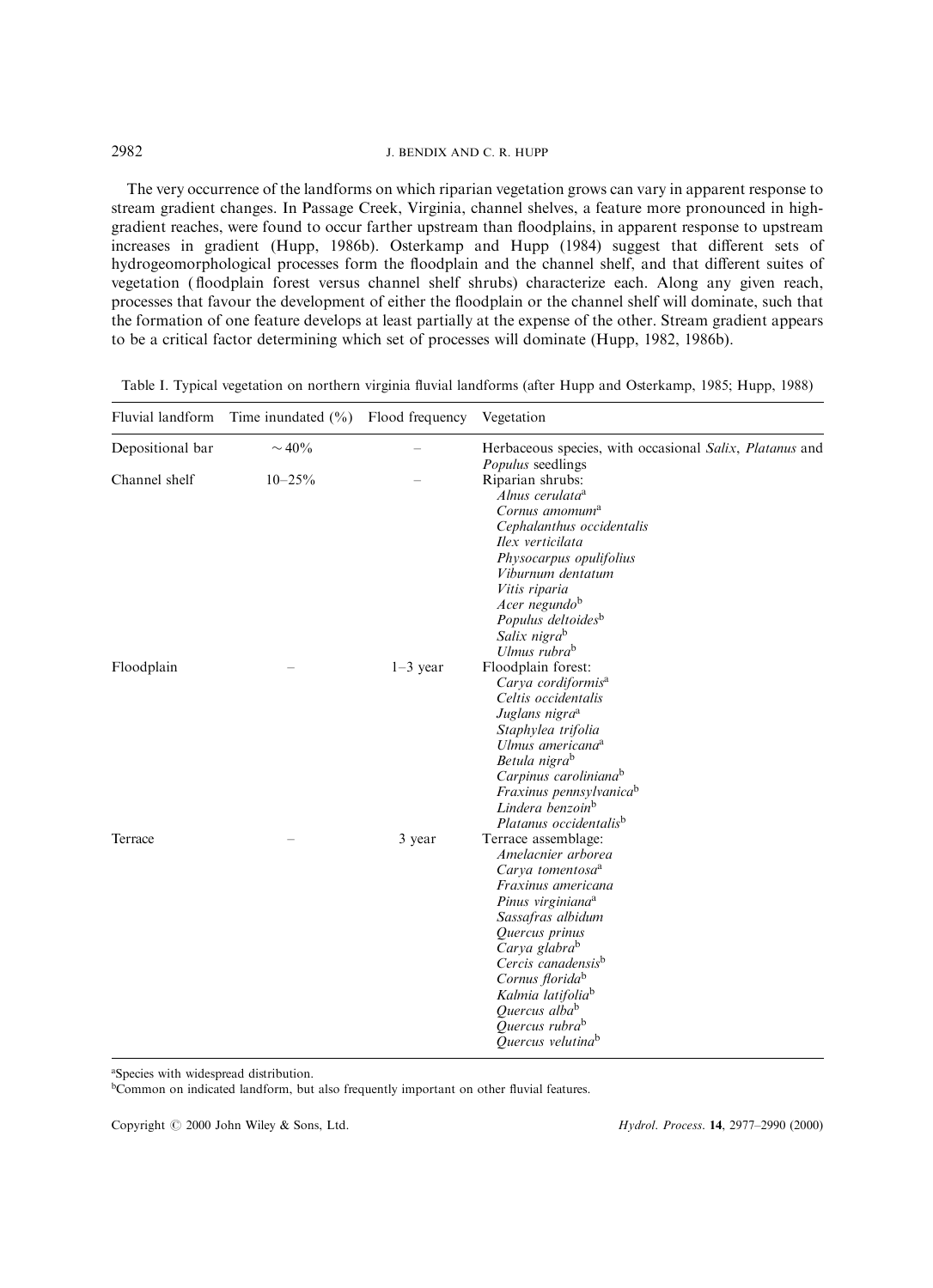

Figure 3. Relationship of 10 common southern California riparian species to unit stream power and height above the water table. Plotting positions reflect the median values for sample positions in which that species had 25% cover. Box A encloses species plotting at less than the mean for unit stream power, box B encloses species plotting below the mean for height above the water table. Modified from Bendix ([1999\)](#page-11-0). Reproduced by permission of the International Association for Vegetation Science and Opulus Press Uppsala.



Figure 4. Relationship of unit stream power to gradient in two southern California streams. Values for unit stream power are averages for the 20-year recurrence interval flood, across cross-sections of the 20-year floodplain.  $R^2$  for Piru Creek is 0.86,  $R^2$  for Sespe Creek is 0.72; both are significant at the 0.001 level. Modified from Bendix [\(1997](#page-11-0)). Reproduced by permission of the American Geographical Society.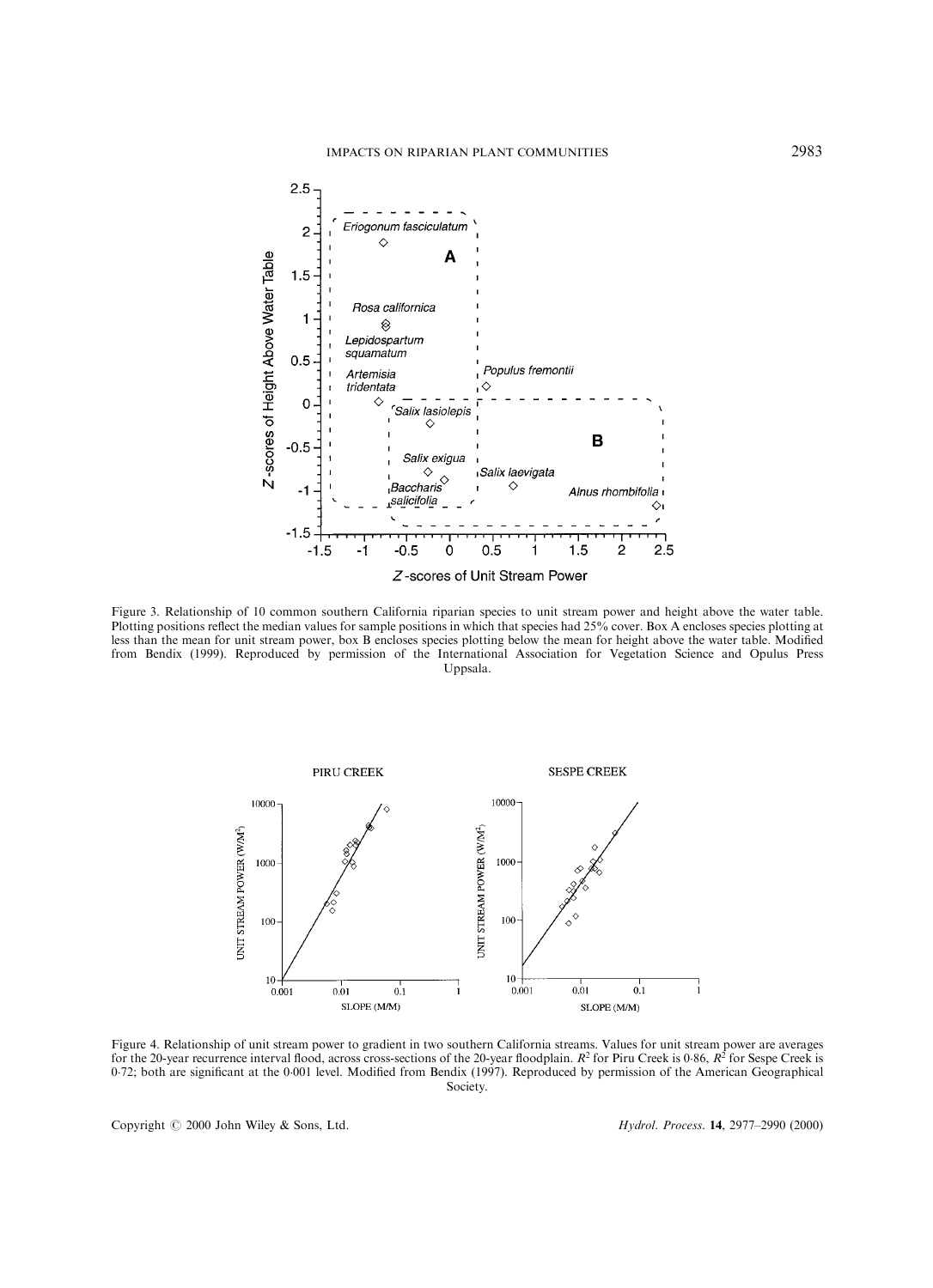In arid, bedload-laden streams, an increase in gradient is often associated with a shift to a braided channel pattern (Graf, [1988a](#page-11-0)). The result is that a higher proportion of the valley floor is occupied by relatively unstable, shifting islands and bars, relative to the more permanent floodplain surface. The potential for disturbance is thereby magnified, as powerful floods (owing to the steep gradient) are combined with an unstable substrate. Offsetting this tendency is the presence in some bedrock gorges of boulders (possibly present due to mass wasting from adjacent slopes) which are immovable by moderate floods that would have reworked smaller sediments (Bendix, personal observation). A complicating factor is that the distribution of stream power through alluvial watersheds is not constant through time, as changes occur in response to erosional events (Graf, [1983](#page-11-0)).

Flood impacts also vary through watersheds as a simple function of changing discharge. In two southern California streams, a flood with negligible upstream impacts was found to have a significant impact at downstream sites where its discharge had been greater (Bendix, [1998\)](#page-11-0). In arid regions, there may also be reach-to-reach variation between perennial and ephemeral flow; the consequences of this variation for vegetation may be independent of, or interactive with, the ¯ood regime (Zimmerman, [1969](#page-13-0); Zimmerman and Thom, [1982;](#page-13-0) Birkeland, [1996\)](#page-11-0).

Non-hydrogeomorphological environmental influences that vary between reaches and watersheds may limit the pool of species available to respond to the hydrogeomorphological factors within a given reach (Baker, [1989;](#page-11-0) Malanson, [1993\)](#page-12-0). Environmental influences may include temperature and precipitation (both of which often vary with elevation within a watershed) and non-flood disturbance history (Bendix, [1994a](#page-11-0)), as well as the longer term history of climate change and species' dispersal (Baker, [1989\)](#page-11-0).

The simultaneous action and interaction of different-scaled variables affecting riparian vegetation means that the interpretation of data from any given scale must be undertaken in a multidimensional context. In analysing vegetation on a given landform (e.g. floodplain or terrace), it is common to think in two dimensions — how far is it from the channel horizontally, and how high is it above the channel, vertically. But other dimensions (either geometric or conceptual) may be critical: the longitudinal position in the watershed, the characteristics of the watershed itself, and the site history may all constrain both flood magnitude and severity at that point in the valley bottom and the species available to respond to floods. This explains at least some of the variation we see in vegetation occurring on seemingly comparable landforms the actual species composition reflects the unique intersection of environmental influences acting at varied scales (Bendix, [1994b](#page-11-0)).

## COLONIZATION OF RIPARIAN SITES

Floods play at least a three-fold role in the establishment and survival of riparian plants. First, most riparian plants germinate in alluvium that is deposited during floods. Fresh deposits provide sites for colonization, and the energy conditions of the floods determine the texture of the new substrate. Second, floods may create colonization sites by destroying pre-existing vegetation. Third, the occurrence or lack of floods subsequent to germination may determine whether seedlings survive to maturity. In some cases, floods may also play a significant role in dispersing propagules to colonization sites. The propagules may be clonal segments (Douglas, [1989](#page-11-0); Parker and Hamrick, [1992](#page-12-0)), or seeds, including some that are more often thought of as wind-dispersed (Thébaud and Debussche, [1991;](#page-13-0) Hupp, [1992;](#page-12-0) Johnson, [1994](#page-12-0); Rood et al., [1998](#page-12-0)).

A number of studies have examined the role of floods, and more generally of discharge and stage variation, in the establishment of various species of cottonwood (*Populus*). Although there is substantial agreement that cottonwood establishment occurs following floods (e.g. Scott et al., [1997;](#page-12-0) Mahoney and Rood, [1998;](#page-12-0) Stromberg, [1998](#page-12-0)), the actual timing of establishment may vary from the flood year itself (Rood *et al.*, [1998\)](#page-12-0) to a window of several post-flood years (Merigliano, [1998\)](#page-12-0). In some instances, high water during the spring seed dispersal period may still cover the cleared surfaces, preventing cottonwood germination (Bendix, [1998\)](#page-11-0) or limiting it to gravel substrates — which in turn restricts moisture availability as a result of limited capillary rise (McBride and Strahan, [1984a\)](#page-12-0). Much of the variation in the timing of post-flood seedling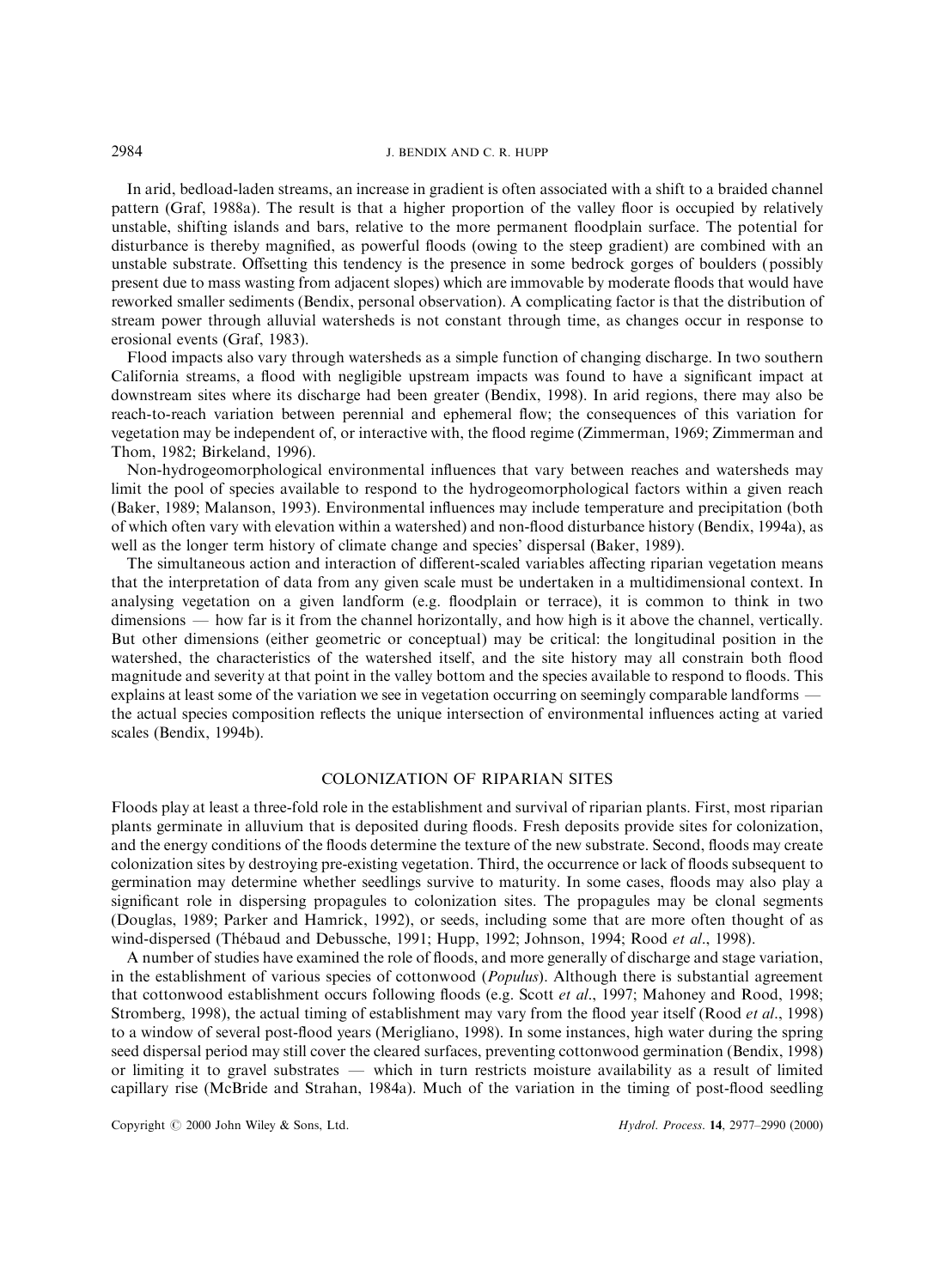

Figure 5. Schematic cross-section showing ideal location for germination and survival of cottonwood seedlings. Modified from Mahoney and Rood ([1998](#page-12-0)). Reproduced by permission of the Society of Wetland Scientists

establishment is probably due to seedling requirements for enough water to survive coupled with vulnerability to excess flows. In Colorado, Baker [\(1990a\)](#page-11-0) related stand establishment of *Populus angustifolia* to years in which high peak discharges (floods large enough to clear sites) coincided with climatic conditions favourable to seedlings: cool winters, wet springs, and cool, wet autumns. Mahoney and Rood ([1998\)](#page-12-0) summarize an extensive literature on cottonwood recruitment to identify the intersection of the timing of declining discharges and seed release that would most favour seedling establishment. They also identify the geomorphological position in which seedlings are most likely to germinate and survive (Figure 5), where they are low enough for their roots to reach capillary moisture, but high enough to survive ongoing fluvial processes.

There are, of course, species other than cottonwoods that may colonize alluvial surfaces. Although there are sometimes observable differences in the sites at which various species germinate (e.g. substrate texture; McBride and Strahan, [1984a;](#page-12-0) Niiyama, [1990\)](#page-12-0), it remains unclear the extent to which these differences reflect habitat requirements versus the times at which different species disperse seed relative to the time of surface exposure by receding water levels. Friedman et al. [\(1996](#page-11-0)) found that, although the establishment of different species along a Great Plains stream in Colorado was strongly linked to elevation above the channel, that distribution could be related to a complex mix of flood disturbance, seed dispersal, and moisture and nutrient availability. The interaction of environmental gradients and timing may explain why Shafroth et al. [\(1998](#page-12-0)) found little evidence that seedling species were sorted by local environmental conditions, and Malanson and Butler [\(1991](#page-12-0)) concluded that dispersal history and founder effects were more important than local environmental variables in determining which species become established.

### VEGETATION DYNAMICS

Much of the research on riparian vegetation has been directed at relating site history to successional status of vegetation. The term succession is much used in ecology, often with conflicting meanings. The classic meaning implies a directional sequence of changes in species composition and other plant community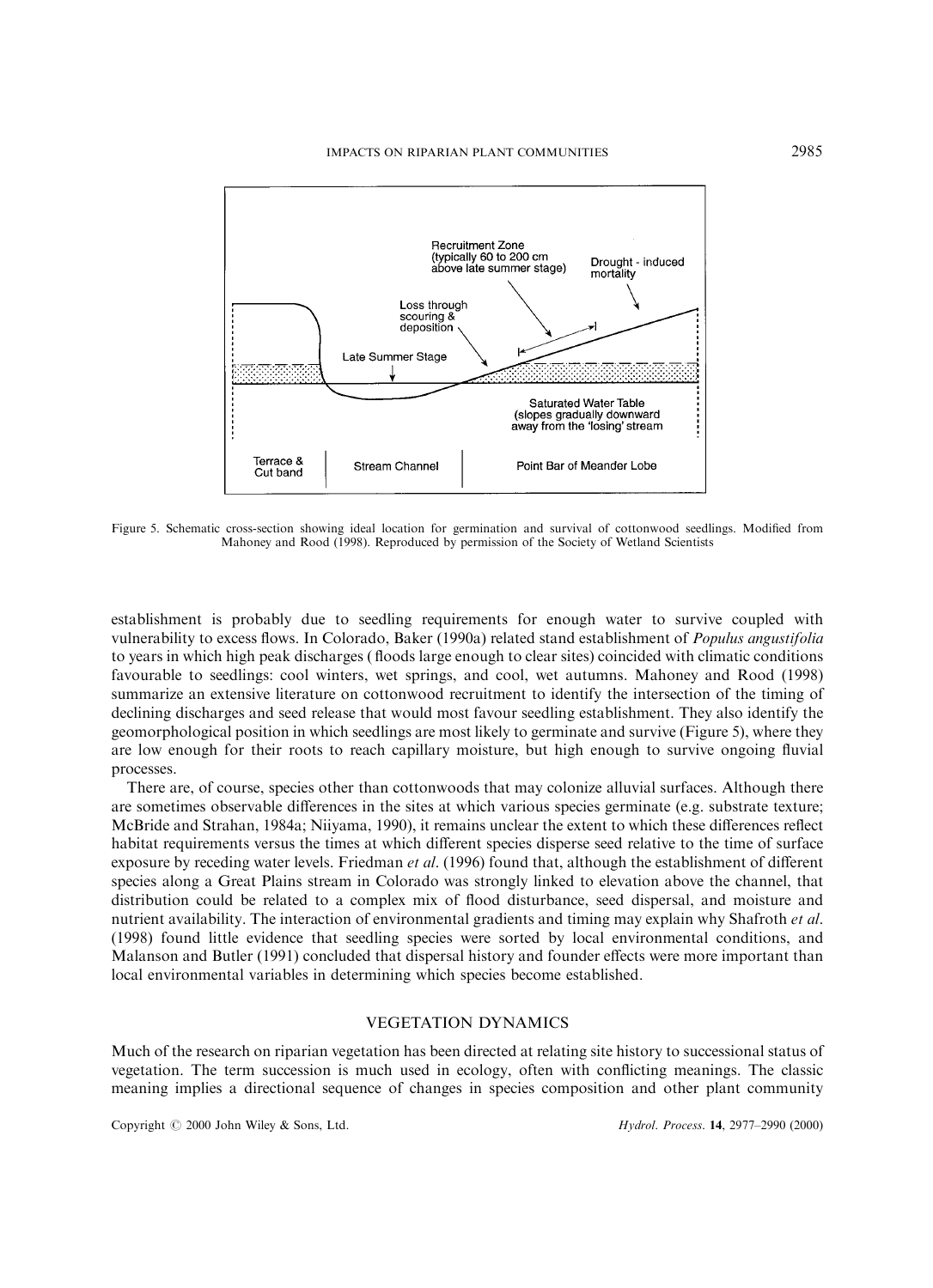characteristics (productivity, biomass, diversity, etc.) that occurs as vegetation colonizes an open site and then changes through time (Clements, [1916;](#page-11-0) Odum, [1969](#page-12-0)). A variety of other theoretical perspectives suggest less deterministic pathways, involving multiple endpoints or unpredictable, contingent change (Vale, [1988](#page-13-0)). A significant element in interpretation of the literature on this topic is recognition of the meanings applied by different scholars. In most riparian studies, the term succession seems to be applied to sequential changes in species composition.

Some of the examples of successional studies have linked successional status to specific landforms. In this approach, fluvial landforms are identified by their established or assumed age. The vegetation found on the landforms can then be placed on a temporal gradient, and interpreted in terms of successional change. In some studies the chronosequence of landforms has been a series of terraces, with the highest being oldest, and the lowest youngest (Fonda, [1974](#page-11-0); Smith, [1980](#page-12-0)); in others, the lateral migration of stream channels has provided a horizontal sequence of different-aged sites (Nanson and Beach, [1977](#page-12-0)). In the Missouri River floodplain, Johnson *et al.* ([1976\)](#page-12-0) combined the two, with progressively older stands along a gradient from the edge of point bars to their interior and up on to terraces. They found young stands dominated by cottonwood (Populus deltoides) and peach-leaved willow (Salix amygdaloides). These were gradually replaced in older stands by green ash (Fraxinus pennsylvanica), American elm (Ulmus americana), box elder (Acer negundo) and bur oak (Quercus macrocarpa).

Other successional studies have emphasized flood history rather than landform position. In this approach, the temporal starting point is the last stand-clearing disturbance, rather than the date of landform creation. In the Rhine Valley, Schnitzler ([1995](#page-12-0)) found that pioneer 'softwoods' (Salix and Populus) give way, absent disturbance, to 'hardwoods' (Fraxinus, Quercus and Ulmus). Baker and Walford's ([1995](#page-11-0)) assessment of Colorado's Animas River was less deterministic: they emphasized that the interjection of allogenic factors ranging from varying intensity of disturbance to substrate changes makes the course of vegetation change unpredictable.

An underlying question in all of these studies relates to the appropriateness of applying successional concepts to riparian communities. As noted earlier, several authors have suggested that riparian communities should be considered compositionally stable, maintained by periodic flooding, rather than successional, recovering from floods (Sigafoos, 1961; Yanosky, [1982;](#page-13-0) Hupp, [1983](#page-11-0); Bendix, [1998\)](#page-11-0). Although the distinction is largely semantic, the conceptual implications may be important, given the modern tendency of ecological theory to translate (perhaps erratically) into environmental policy (Zimmerer, [1994;](#page-13-0) Baker and Walford, [1995](#page-11-0)).

### RIPARIAN BIODIVERSITY

Although the discussion thus far has emphasized the species composition of riparian plant communities, flood disturbance is also relevant to the diversity of plant species present (Décamps and Tabacchi, [1994;](#page-11-0) Patten, [1998\)](#page-12-0). Although some explanations of riparian diversity depend more on dispersal patterns and history than on disturbance (Nilsson et al., [1991](#page-12-0); 1994), many others call on the intermediate disturbance hypothesis, which suggests that species diversity should be greatest where there are intermediate levels of disturbance (Connell, [1978;](#page-11-0) Petraitis et al., [1989\)](#page-12-0). According to the hypothesis, intermediate magnitude and frequency of disturbance allow for the maintenance of multiple vegetation patches on sites with varying degrees of disruption and at varying successional stages.

At a regional scale, Baker ([1990b](#page-11-0)) concluded that the intermediate disturbance hypothesis could not explain the regional distribution of riparian species richness in western Colorado. At watershed and smaller scales, conclusions have been more variable. In France, Tabacchi *et al.* ([1990\)](#page-13-0) found support for the intermediate disturbance hypothesis in vegetation along the Adour River, but Nilsson et al. (1989) were unable to relate species richness patterns on the Torne and Kalix Rivers in Sweden to disturbance variables.

Bendix ([1997\)](#page-11-0) noted that the distribution of disturbance-related diversity within watersheds may be controlled by the systematic downstream variation of the hydraulic variables depth, slope and velocity, but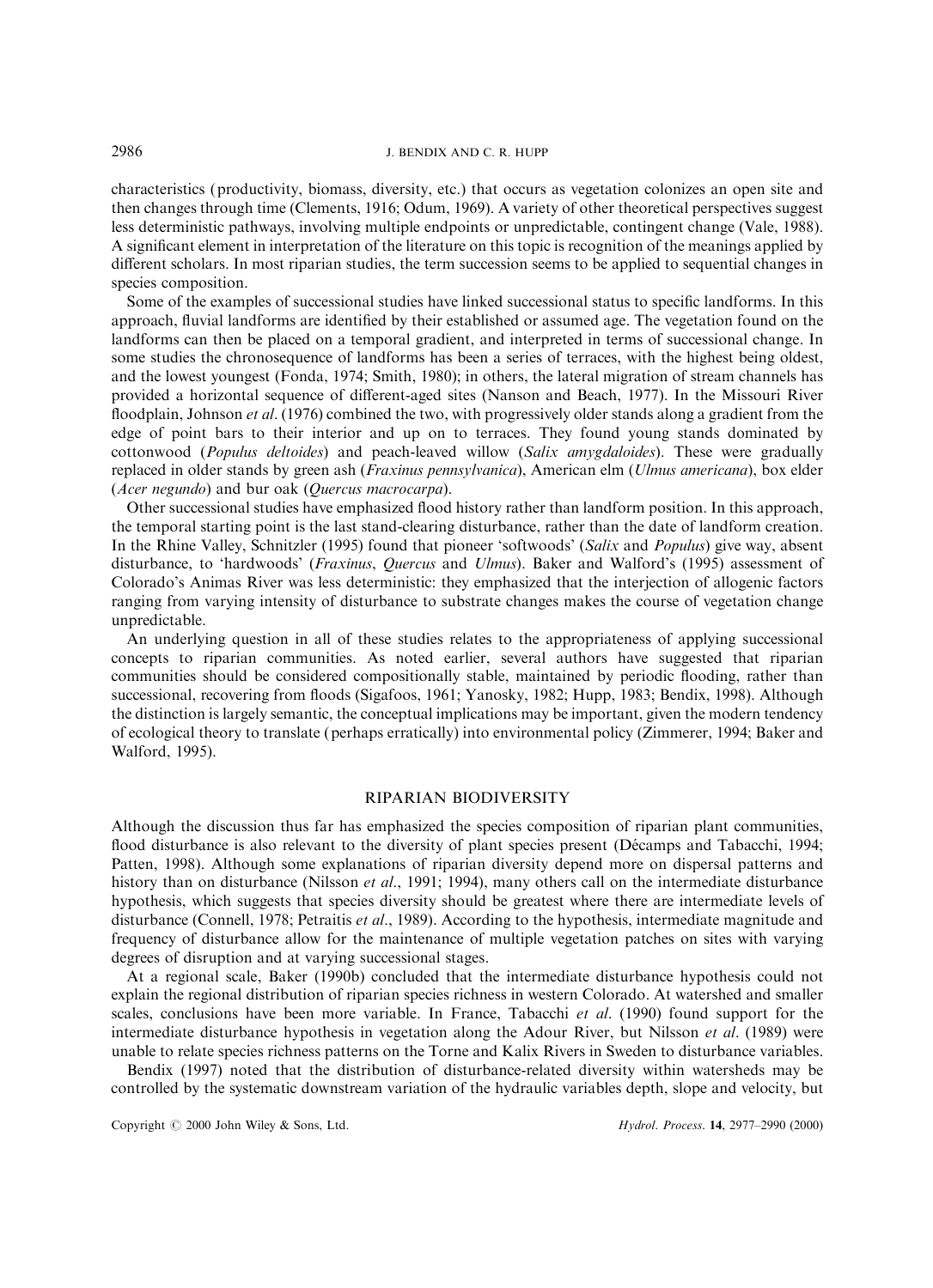cautioned that the resulting patterns will depend on the scale of the watershed and the severity of its flood regime. In his analysis of two California streams, he found that richness increased in a downstream direction, and attributed the finding to downstream increases of stream power imposed by bedrock slope control. This finding parallels that of Hupp [\(1982](#page-11-0)) in Virginia, who found increases in diversity in severely flooded, high gradient reaches of Passage Creek. In both instances, diversity seems to be maximized at high, rather than intermediate, levels of disturbance, recalling Bendix's [\(1997](#page-11-0)) concern that intermediacy may be disguised by the scale of observation.

### CONCLUSION: QUESTIONS OF CAUSALITY

It is clear that the distribution of plant species, and of species diversity, within watersheds is not random, and is linked to the distribution of hydrogeomorphological processes and landforms. We caution, however, that the understanding of these linkages is still far from complete. Because of the complexity of fluvial systems in which floods, landforms and vegetation interact, there are causal linkages and feedbacks that have yet to be clarified.

A species found to be dominant on the recent terrace (I) in Figure 2a might be thriving there because of temporal factors, as a result of succession since the terrace was abandoned. It might be there for hydrological reasons, because floods up on the 100-year floodplain are shallower and less destructive than those on the 50year floodplain (Figure 2b). Or it might be there because the well-drained middle-terrace soils (Figure 2c) maintain the moisture and/or nutrient conditions required by the species. None of these 'independent' variables are independent, of course. The geomorphological evolution of the valley was presumably in response to hydrological changes in flood regime, and the soil characteristics reflect the hydrogeomorphological conditions in which the alluvium was deposited, overbank deposition of sediment by the rare floods that reach that terrace, and the pedogenic processes that have been allowed for by the geomorphological history of the terrace. Because our primary clue is the location of the species, the fact that multiple, potentially significant, variables coincide at any given location makes interpretation a formidable, interdisciplinary task.

It is also misleading to think of riparian vegetation as a purely dependent variable in our studies (Hickin, [1984\)](#page-11-0). Although floods may affect vegetation, they are also affected by it (Tabacchi *et al.*, [2000,](#page-13-0) this issue), owing to the contribution of vegetation to hydraulic roughness. The importance of this is reflected in the prominent role of roughness  $(n)$  in the widely used Manning equation. Dense riparian vegetation can have an extraordinary impact on hydraulic roughness, increasing values of n by as much as an order of magnitude (Arcement and Schneider, [1989\)](#page-11-0). In assessing the relationship between vegetation and floods, it is therefore necessary to recognize that flood velocities at any point in the valley bottom may be substantially decreased as vegetation grows, or abruptly increased if the vegetation is destroyed. Similarly, although substrate undoubtedly has an impact on riparian vegetation, the vegetation in turn affects the substrate when its roughness contributes to the deposition of sediment (e.g. Graf, [1978](#page-11-0)). These feedbacks become particularly complex when vegetation-induced sedimentation changes the nature of the vegetation that can be supported on a landform (McBride and Strahan, [1984b](#page-12-0)), or when successional changes in the vegetation alter its contribution to sedimentation (McKenney et al., [1995](#page-12-0)).

These complexities serve to underscore the need for process-oriented, scale-conscious interdisciplinary studies integrating plant ecology and biogeography with hydrology and geomorphology (Hupp, [1988](#page-12-0)). It is only through analyses incorporating the subtleties of each that we will continue to elucidate the impacts of hydrogeomorphological processes on riparian vegetation.

### ACKNOWLEDGEMENTS

We thank Michael Kirchoff for help in preparing the figures, and Susan W. S. Millar, Kathleen C. Parker and Thomas M. Yanosky for reviews of various drafts of the manuscript.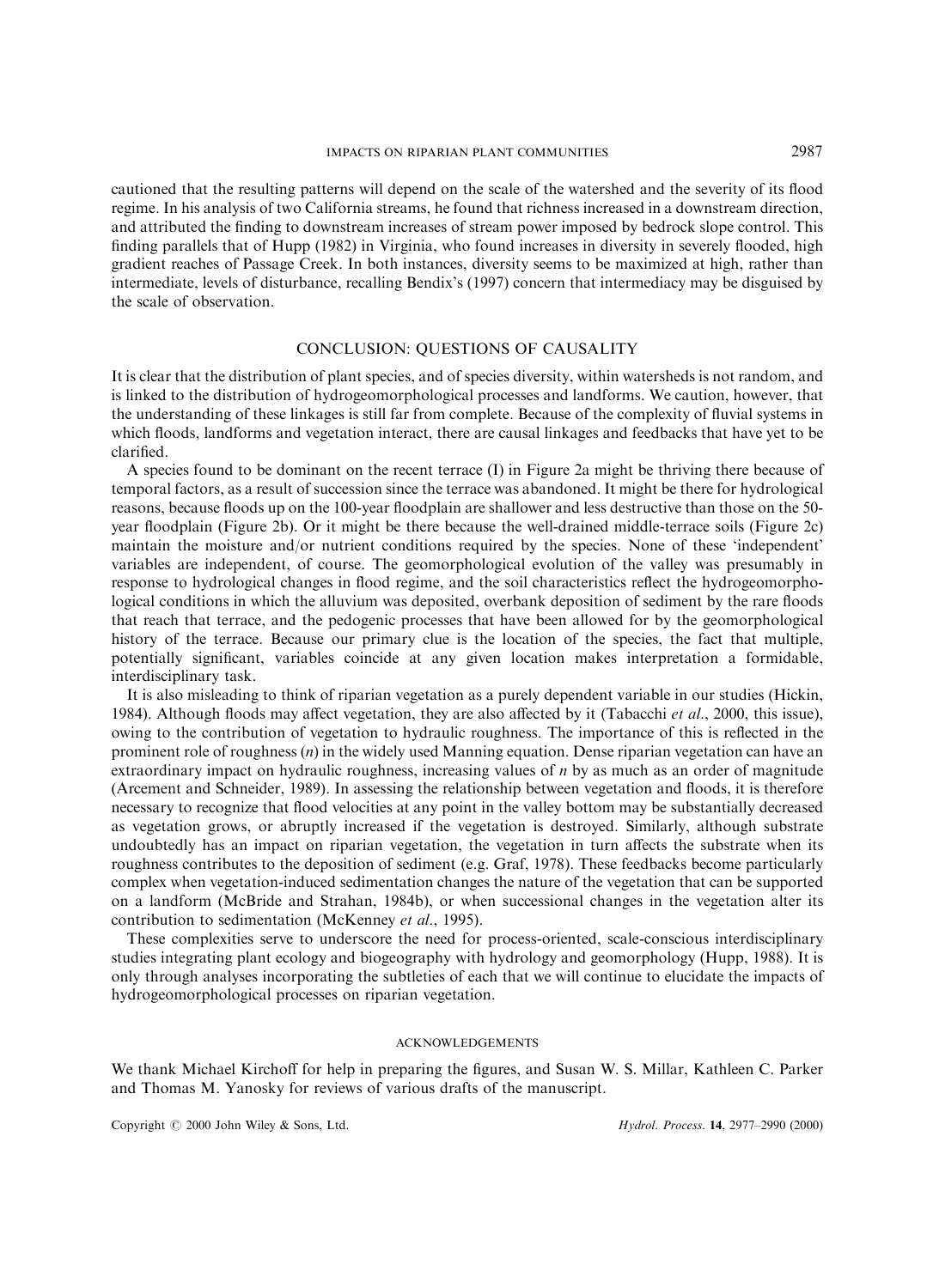#### **REFERENCES**

<span id="page-11-0"></span>Arcement GJ, Schneider V. 1989. Guide for selecting Manning's roughness coefficients for natural channels and flood plains. US Geological Survey Water Supply Paper 2339.

Auble GT, Scott ML. 1998. Fluvial disturbance patches and cottonwood recruitment along the upper Missouri River, Montana. Wetlands 18: 546-556.

Bagnold RA. 1966. An approach to the sediment transport problem from general physics. US Geological Survey Professional Paper 422-I.

Bagnold RA. 1977. Bed load transport by natural rivers. Water Resources Research 13: 303-312.

Baker VR. 1977. Stream-channel response to floods, with examples from central Texas. Geological Society of America Bulletin 88: 1057-1071.

Baker VR, Costa JE. 1987. Flood power. In Catastrophic Flooding, Mayer L, Nash D (eds). Allen and Unwin: Boston, 1-21.

Baker WL. 1989. Macro- and micro-scale influences on riparian vegetation in western Colorado. Annals of the Association of American Geographers  $79:65-78$ .

Baker WL. 1990a. Climatic and hydrologic effects on the regeneration of Populus angustifolia James along the Animas River, Colorado. Journal of Biogeography 17: 59-73.

Baker WL. 1990b. Species richness of Colorado riparian vegetation. Journal of Vegetation Science 1: 119-124.

Baker WL. 1992. Structure, disturbance, and change in the bristlecone pine forests of Colorado. Arctic and Alpine Research 24: 17–26.

Baker WL, Walford GM. 1995. Multiple stable states and models of riparian vegetation succession on the Animas River, Colorado. Annals of the Association of American Geographers 85: 320-338.

Bendix J. 1994a. Among-site variation in riparian vegetation of the Southern California Transverse Ranges. American Midland Naturalist 132: 136-151.

Bendix J. 1994b. Scale, direction and pattern in riparian vegetation-environment relationships. Annals of the Association of American Geographers 84: 652-665.

Bendix J. 1997. Flood disturbance and the distribution of riparian species diversity. Geographical Review 87: 468-483.

Bendix J. 1998. Impact of a flood on southern Californian riparian vegetation. Physical Geography 19: 162-174.

Bendix J. 1999. Stream power influence on southern Californian riparian vegetation. Journal of Vegetation Science 10: 243–252.

Birkeland GH. 1996. Riparian vegetation and sandbar morphology along the lower Little Colorado River, Arizona. Physical Geography 17: 534-553.

Clark JS. 1991. Disturbance and population structure on the shifting mosaic landscape. Ecology 72: 1119–1137.

Clements FE. 1916. Plant Succession: An Analysis of Development of Vegetation. Publication 242, Carnegie Institution: Washington. Connell JH. 1978. Diversity in tropical rain forests and coral reefs. Science 199: 1302-1310.

Cowell CM. 1993. Ecological restoration and environmental ethics. *Environmental Ethics* 15: 19–32.

Décamps H, Tabacchi E. 1994. Species richness in vegetation along river margins. In Aquatic Ecology: Scale, Pattern and Process, Giller PS, Hildrew AG, Raffaelli DG (eds). Blackwell Scientific Publications: Oxford, 1-20.

Douglas DA. 1989. Clonal growth of Salix setchelliana on glacial river gravel bars in Alaska. Journal of Ecology 77: 112-126.

Dunne T, Leopold LB. 1978. Water in Environmental Planning. W.H. Freeman: San Francisco.

Fonda RW. 1974. Forest succession in relation to river terrace development in Olympic National Park, Washington. Ecology 55: 927– 942.

Friedman JM, Osterkamp WR, Lewis WM Jr. 1996. Channel narrowing and vegetation development following a Great Plains flood. Ecology 77: 2167-2181.

Graf WL. 1978. Fluvial adjustments to the spread of tamarisk in the Colorado Plateau region. Geological Society of America Bulletin 89: 1491±1501.

Graf WL. 1983. Downstream changes in stream power in the Henry Mountains, Utah. Annals of the Association of American Geographers **73**: 373-387.

Graf WL. 1988a. Fluvial Processes in Dryland Rivers. Springer-Verlag: New York.

Graf WL. 1988b. Definition of flood plains along arid-region rivers. In Flood Geomorphology, Baker VR, Kochel RC, Patton PC (eds). Wiley: New York, 231-242.

Harris RR. 1987. Occurrence of vegetation on geomorphic surfaces in the active floodplain of a California alluvial stream. American Midland Naturalist 118: 393-405.

Hedman ER, Moore DO, Livingston RK. 1972. Selected streamflow characteristics as related to channel geometry of perennial streams in Colorado. US Geological Survey Open-File Report 72-0160.

Hickin EJ. 1984. Vegetation and river channel dynamics. Canadian Geographer 28: 111-126.

Hosner JF, Minckler LS. 1963. Bottomland hardwood forests of southern Illinois. Ecology 44: 29-41.

Howard AD, Fairbridge RW, Quinn JH. 1968. Terraces, fluvial introduction. In The Encyclopedia of Geomorphology, Fairbridge R (ed.). Reinhold: New York, 1117-1123.

Hughes FMR. 1997. Floodplain biogeomorphology. Progress in Physical Geography 21: 501-529.

Hupp CR. 1982. Stream-grade variation and riparian-forest ecology along Passage Creek, Virginia. Bulletin of the Torrey Botanical Club 109: 488±499.

Hupp CR. 1983. Vegetation pattern on channel features in the Passage Creek Gorge, Virginia. Castanea 48: 62-72.

Hupp CR. 1984. Dendrogeomorphic evidence of debris flow frequency and magnitude at Mount Shasta, California. *Environmental*  $Geology$  and Water Sciences 6: 121-128.

Hupp CR. 1986a. Upstream variation in bottomland vegetation patterns, northwestern Virginia. Bulletin of the Torrey Botanical Club 113: 421±430.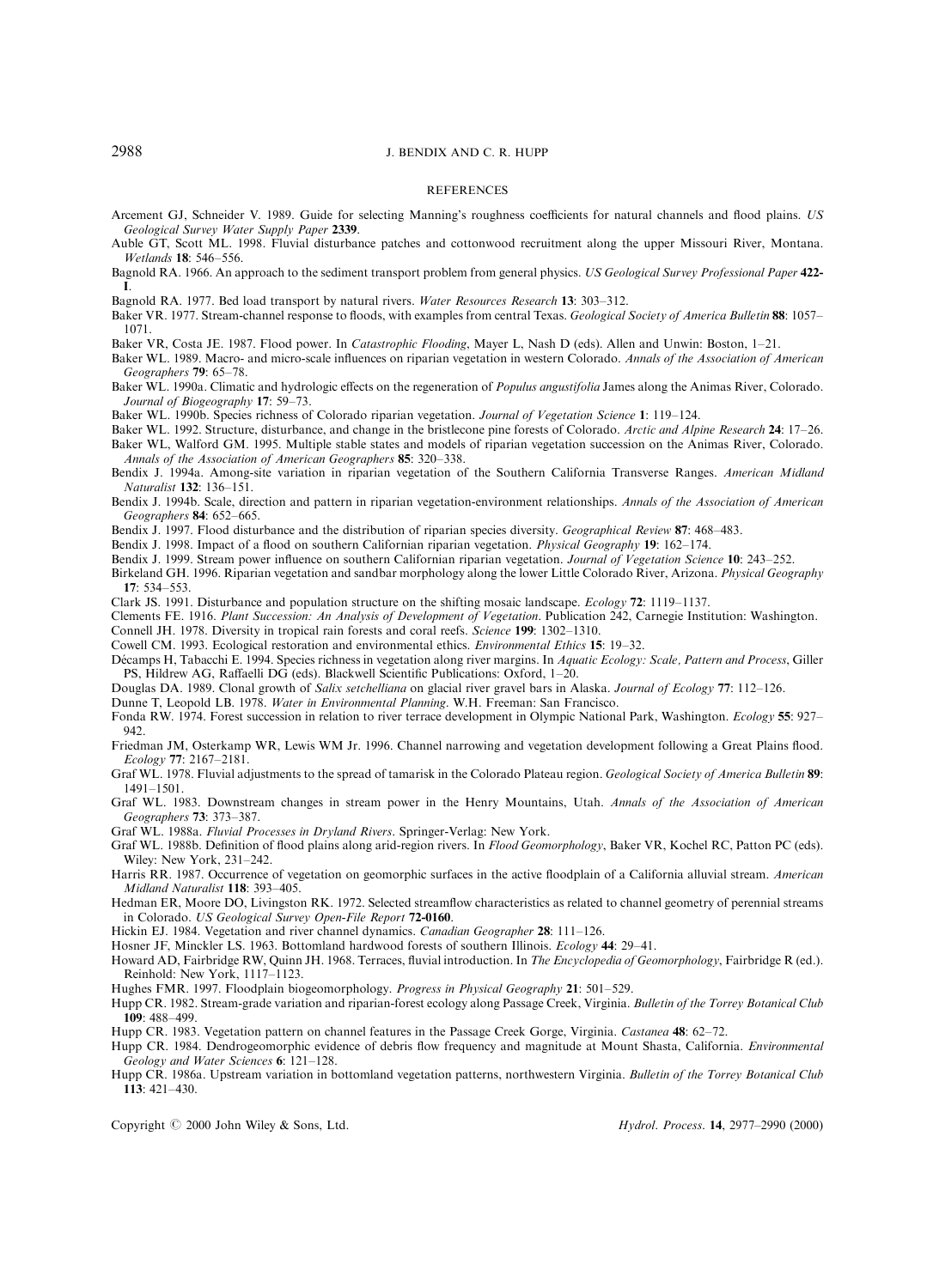- <span id="page-12-0"></span>Hupp CR. 1986b. The headward extent of fluvial landforms and associated vegetation on Massanutten Mountain, Virginia. Earth Surface Processes and Landforms 11: 545-555.
- Hupp CR. 1988. Plant ecological aspects of flood geomorphology and paleoflood history. In Flood Geomorphology, Baker VR, Kochel RC, Patton PC (eds). Wiley: New York, 335-356.
- Hupp CR. 1992. Riparian vegetation recovery patterns following stream channelization: a geomorphic perspective. Ecology 73: 1209-1226.
- Hupp CR. 2000. Geomorphology, sedimentation, and vegetation of coastal plain rivers in southeastern United States. Hydrological Processes.
- Hupp CR, Osterkamp WR. 1985. Bottomland vegetation distribution along Passage Creek, Virginia, in relation to fluvial landforms. Ecology 66: 670-681.
- Hupp CR, Osterkamp WR. 1996. Riparian vegetation and fluvial geomorphic processes. Geomorphology 14: 277-295.
- Johnson WC. 1994. Woodland expansions in the Platte River, Nebraska: patterns and causes. Ecological Monographs 64: 45-84.
- Johnson WC, Burgess RL, Keammerer WR. 1976. Forest overstory vegetation and environment on the Missouri River floodplain in North Dakota. Ecological Monographs 46: 59-84.
- Kozlowski TT. 1984. Responses of woody plants to flooding. In Flooding and Plant Growth, Kozlowski TT (ed.). Academic Press: San Diego, 129-163.
- Mahoney JM, Rood SB. 1998. Streamflow requirements for cottonwood seedling recruitment an integrative model. Wetlands 18: 634-645.
- Malanson GP. 1993. Riparian Landscapes. Cambridge University Press: New York.
- Malanson GP, Butler DR. 1990. Woody debris, sediment, and riparian vegetation of a subalpine river, Montana, U.S.A. Arctic and Alpine Research 22: 183-194.
- Malanson GP, Butler DR. 1991. Floristic variation among gravel bars in a subalpine river, Montana, U.S.A. Arctic and Alpine Research 23: 273±278.
- McBride JR, Strahan J. 1984a. Establishment and survival of woody riparian species on gravel bars of an intermittent stream. American Midland Naturalist 112: 235-245.
- McBride JR, Strahan J. 1984b. Fluvial processes and woodland succession along Dry Creek, Sonoma County, California. In California Riparian Systems, Warner RE, Hendrix KM (eds). University of California Press: Berkeley, 110-119.
- McKenney R, Jacobson RB, Wertheimer RC. 1995. Woody vegetation and channel morphogenesis in low-gradient, gravel-bed streams in the Ozark Plateaus, Missouri and Arkansas. Geomorphology 13: 175-198.
- Merigliano MF. 1998. Cottonwood and willow demography on a young island, Salmon River, Idaho. Wetlands 18: 571-576.
- Nanson GC, Beach HF. 1977. Forest succession and sedimentation on a meandering river floodplain, northeast British Columbia, Canada. Journal of Biogeography 4: 229-251.
- Niiyama K. 1990. The role of seed dispersal and seedling traits in colonization and coexistence of Salix species in a seasonally flooded habitat. Ecological Research 5: 317-331.
- Nilsson C, Grelsson G, Dynesius M, Johansson ME, Sperens U. 1991. Small rivers behave like large rivers: effects of postglacial history on plant species richness along riverbanks. Journal of Biogeography 18: 533-541.
- Nilsson C, Ekblad A, Dynesius M, Backe S, Gardfjell M, Carlberg B, Hellqvist S, Jansson R. 1994. A comparison of species richness and traits of riparian plants between a main river channel and its tributaries. Journal of Ecology 82:  $281-295$ .
- Odum EP. 1969. The strategy of ecosystem development. Science 164: 262-270.
- Osterkamp WR, Hupp CR. 1984. Geomorphic and vegetative characteristics along three northern Virginia streams. Geological Society of America Bulletin  $95: 1093-1101$ .
- Osterkamp WR, Hupp CR, Schening MR, 1995. Little River revisited thirty-five years after Hack and Goodlett. Geomorphology 13:  $1 - 20$ .
- Parker KC, Bendix J. 1996. Landscape-scale geomorphic influences on vegetation patterns in four environments. Physical Geography 17: 113±141.
- Parker KC, Hamrick JL. 1992. Genetic diversity and clonal structure in a columnar cactus, Lophocereus schottii. American Journal of Botany **79**: 86–96.
- Patten DT. 1998. Riparian ecosystems of semi-arid North America: diversity and human impacts. Wetlands 18: 498-512.
- Petraitis PS, Latham RE, Niesenbaum RA. 1989. The maintenance of species diversity by disturbance. The Quarterly Review of Biology  $64.393 - 418$
- Pickett STA. 1980. Non-equilibrium coexistance of plants. Bulletin of the Torrey Botanical Club 107: 238-248.
- Pickett STA, Parker VT, Fiedler PL. 1992. The new paradigm in ecology: implications for conservation biology above the species level. In Conservation Biology. The Theory and Practice of Nature Conservation Preservation and Management, Fidler PL, Jain SK (eds). Chapman and Hall: New York, 65-88.
- Rood SB, Kalischuk AR, Mahoney JM. 1998. Initial cottonwood seedling recruitment following the flood of the century of the Oldman River, Alberta, Canada. Wetlands 18: 557-570.
- Schnitzler A. 1995. Successional status of trees in gallery forest along the river Rhine. Journal of Vegetation Science 6: 479-486.
- Scott ML, Auble GT, Friedman JM. 1997. Flood dependency of cottonwood establishment along the Missouri River, Montana, USA. Ecological Applications 7: 677-690.
- Shafroth PB, Auble GT, Stromberg JC, Patten DT. 1998. Establishment of woody riparian vegetation in relation to annual patterns of streamflow, Bill Williams River, Arizona. Wetlands 18: 577-590.
- Sigafoos RS. 1964. Botanical Evidence of Floods and Flood-Plain Deposition. US Geological Survey Professional Paper 485-A.

Smith RL. 1980. Alluvial scrub vegetation of the San Gabriel River floodplain, California. Madrono 27: 126-138.

Stromberg J. 1998. Dynamics of Fremont cottonwood (Populus fremontii) and saltcedar (Tamarix chinensis) populations along the San Pedro River, Arizona. Journal of Arid Environments 40: 133-155.